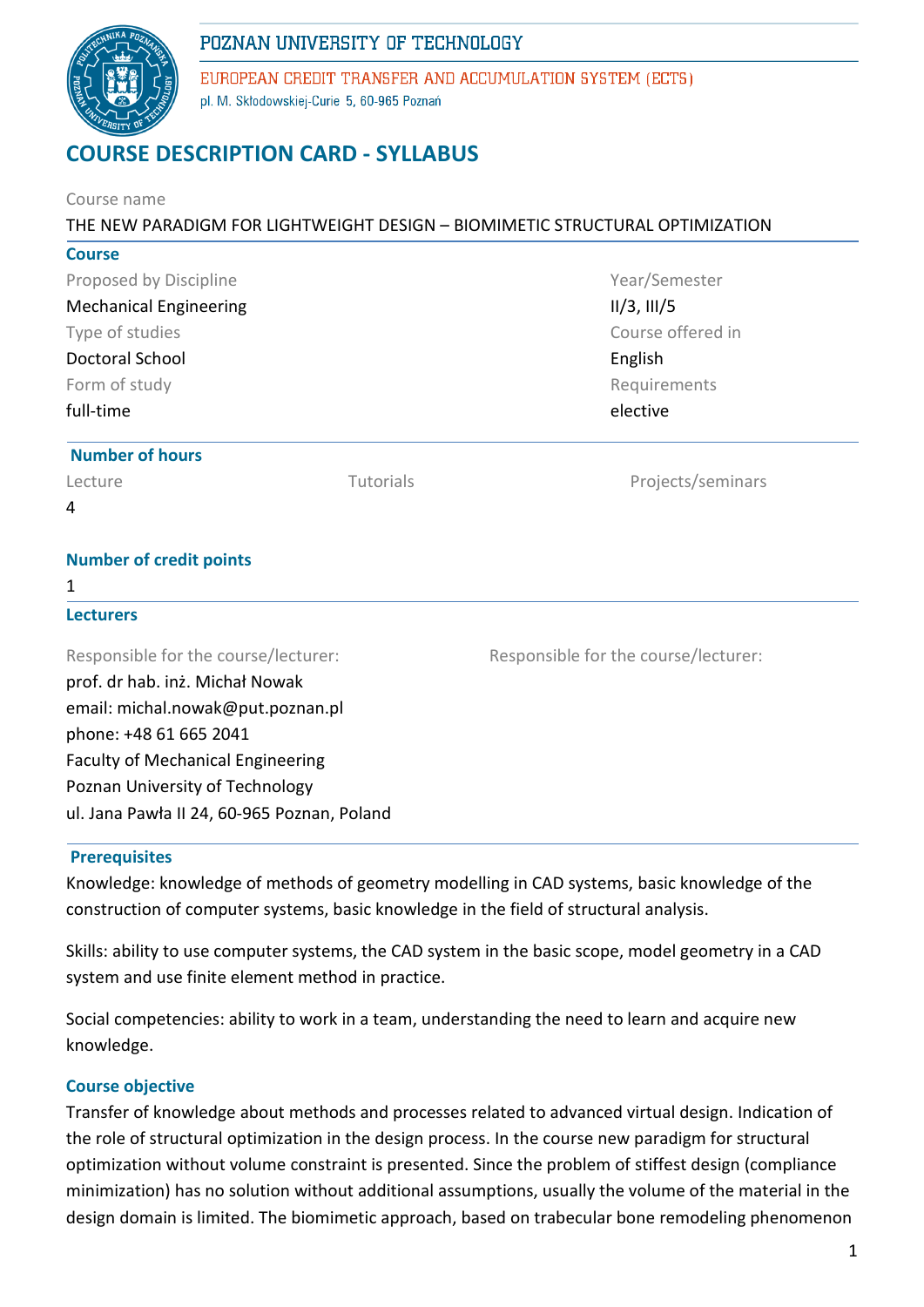



EUROPEAN CREDIT TRANSFER AND ACCUMULATION SYSTEM (ECTS) pl. M. Skłodowskiej-Curie 5, 60-965 Poznań

is used to eliminate the volume constraint from the topology optimization procedure. Instead of the volume constraint, the Lagrange multiplier is assumed to have a constant value during the whole optimization procedure. With the use of the new optimization paradigm, it is possible to minimize the compliance by obtaining different topologies for different materials. It is also possible to obtain different topologies for different load magnitudes. Both features of the presented approach are crucial for the design of lightweight structures, allowing the actual weight of the structure to be minimized.

## **Course-related learning outcomes**

Knowledge

A PhD student who graduated from doctoral school knows and understands:

1) global achievements, covering theoretical foundations as well as general and selected specific issues of structural optimization, to the extent that enables revision of existing paradigms,

[P8S\_WG/SzD\_W01]

2) key developmental trends of of structural optimization. [P8S\_WG/SzD\_W02]

#### Skills

A PhD student who graduated from doctoral school can:

1) use knowledge from mathematics, mechanics, computer science to creatively identify formulate and innovatively solve complex problems or to perform research tasks. A PhD student can:

- characterize the goals of structural optimization,
- apply practical structural optimization algorithms in the industrial environment, [P8S\_UW/SzD\_U01]

2) A PhD student can:

- characterize the goals of structural optimization,

- apply practical structural optimization algorithms in the industrial environment. [P8S\_UW/SzD\_U01]

Social competences

A PhD student who graduated from doctoral school is ready to:

1) describe the algorithms and available software in the field of structural optimization and critically assess achievements within structural optimization discipline. [P8S\_KK/SzD\_K01]

### **Methods for verifying learning outcomes and assessment criteria**

Learning outcomes presented above are verified as follows:

| PQF code | Methods for verification of learning outcomes             | Assessment criteria   |
|----------|-----------------------------------------------------------|-----------------------|
| W01, W02 | Short answer questions (concerning the area of structural | Test for:             |
|          | optimization) in context of the new design paradigm       | - level of knowledge, |
|          |                                                           | - application of      |
|          |                                                           | knowledge,            |
|          |                                                           | - potential problem-  |
|          |                                                           | solving skills        |
|          |                                                           |                       |
| U01      | Short answer questions (concerning the area of structural | Test for:             |
|          | optimization) in context of the new design paradigm       | - level of knowledge, |
|          |                                                           | - application of      |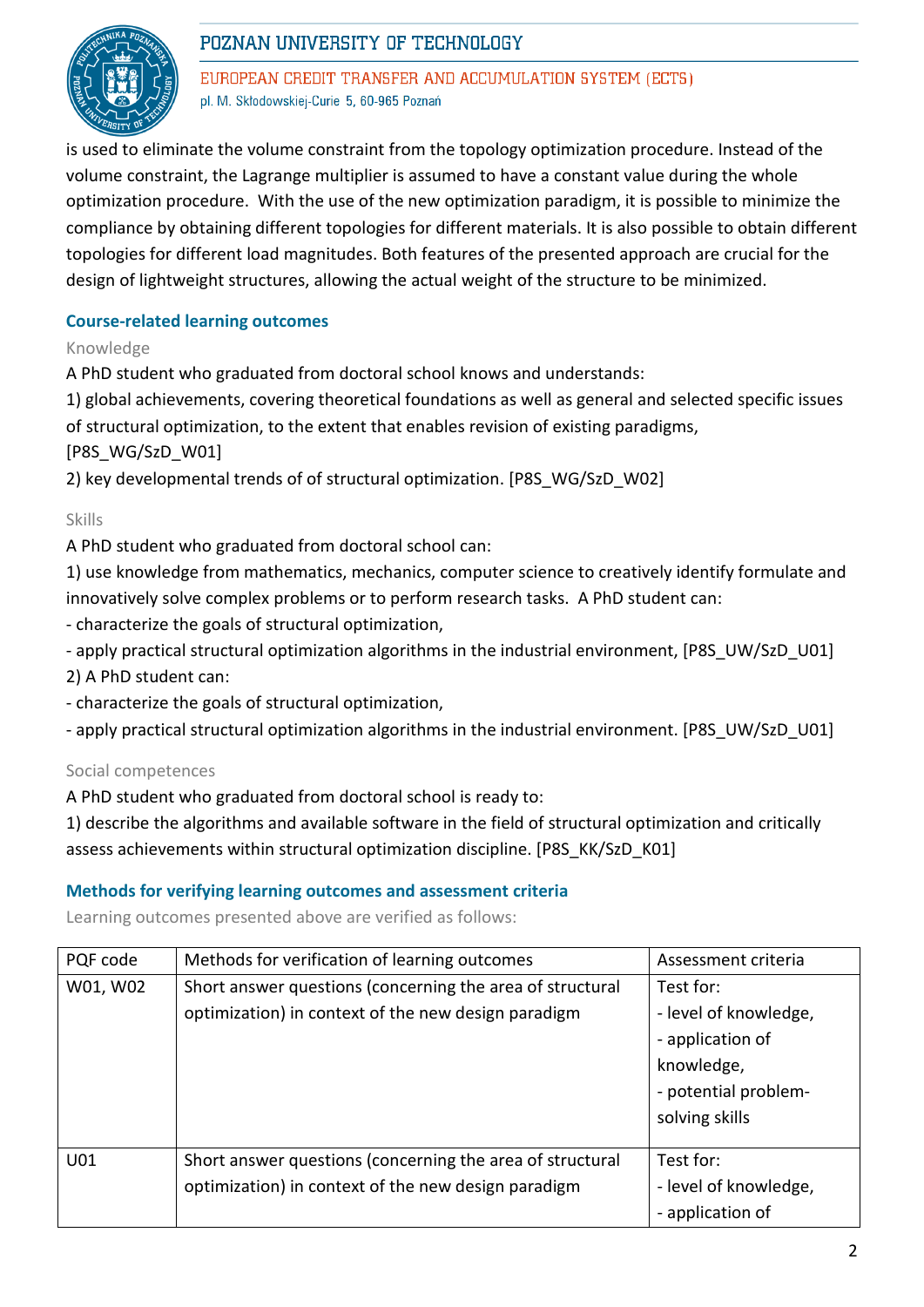

EUROPEAN CREDIT TRANSFER AND ACCUMULATION SYSTEM (ECTS) pl. M. Skłodowskiej-Curie 5, 60-965 Poznań

|     |                                                                                                                  | knowledge,<br>- potential problem-<br>solving skills                                                           |
|-----|------------------------------------------------------------------------------------------------------------------|----------------------------------------------------------------------------------------------------------------|
| K01 | Short answer questions (concerning the area of structural<br>optimization) in context of the new design paradigm | Test for:<br>- level of knowledge,<br>- application of<br>knowledge,<br>- potential problem-<br>solving skills |

### **Programme content**

1. Well known MATLAB topology based optimization code, developed by Ole Sigmund, is used as a tool for the new approach presentation. The code was modified and the comparison of the original and the modified, biomimetic optimization algorithm is also presented.

2. The biomimetic optimization method reflects the real process of trabecular bone remodeling phenomenon. Cosmoprojector – the optimization system is presented in details. The industry ready optimization system joins in one procedure optimization of shape and topology. New paradigm for lighweight design allows to start from the existing solution and natural implementation of multi loadcase approach.

### **Teaching methods**

Lecture: multimedia presentation including illustrations and examples.

### **Bibliography**

### Basic

1. M. Nowak, J. Sokołowski, and A. Żochowski, "Justification of a certain algorithm for shape optimization in 3D elasticity", Struct. Multidiscip. Optim., vol. 57, no. 2, pp. 721-734, 2018, doi: 10.1007/s00158-017-1780-7.

2. M. Nowak, J. Sokołowski, and A. Żochowski, "Biomimetic approach to compliance optimization and multiple load cases", J. Optim. Theory Appl., vol. 184, no. 1, pp. 210-225, 2020, doi: 10.1007/s10957-019-01502-1.

3. J. Sokołowski and J-P. Zolesio, Introduction to Shape Optimization. Shape Sensitivity Analysis, Springer-Verlag, 1992, doi: 10.1007/978-3-642-58106-9.

4. D. Gaweł et al., "New biomimetic approach to the aircraft wing structural design based on aeroelastic analysis", Bull. Pol. Acad. Sci. Tech. Sci., vol. 65, no. 5, pp. 741‒750, 2017, doi: 10.1515/ bpasts-2017- 0080.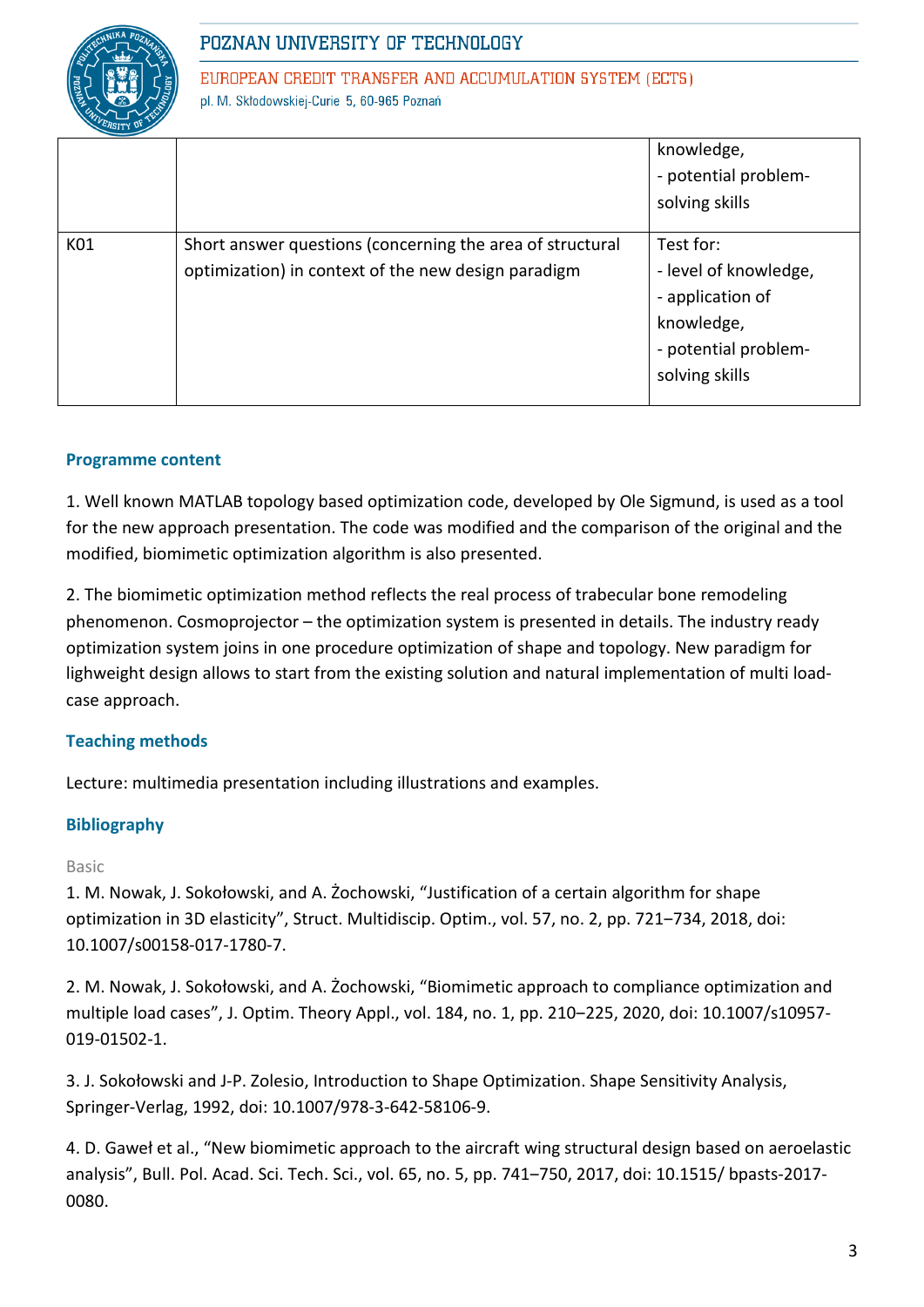# POZNAN UNIVERSITY OF TECHNOLOGY

EUROPEAN CREDIT TRANSFER AND ACCUMULATION SYSTEM (ECTS) pl. M. Skłodowskiej-Curie 5, 60-965 Poznań

5. M. Bendsoe and O. Sigmund, Topology optimization. Theory, methods and applications, Berlin Heidelberg New York, Springer, 2003, doi: 10.1007/978-3-662-05086-6.

6. M. Bendsoe and N. Kikuchi, "Generating optimal topologies in structural design using a homogenization method", Comput. Methods Appl. Mech. Eng., vol. 71, pp. 197–224, 1988.

7. O. Sigmund and K. Maute, "Topology optimization approaches", Struct. Multidiscip. Optim., vol. 48, pp. 1031-1055, 2013, doi: 10.1007/s00158-013-0978-6.

8. Z. Ming and R. Fleury, "Fail-safe topology optimization", Struct. Multidiscip. Optim., vol. 54, no. 5, pp. 1225‒1243, 2016, doi: 10.1007/s00158-016-1507-1.

9. L. Krog et al., "Topology optimization of aircraft wing box ribs", AIAA Paper, 10th AIAA/ISSMO Multidisciplinary Analysis and Optimization Conference, Albany, New York, 2004, doi: 10.2514/6.2004- 4481.

10. Z. Luo et al., "A new procedure for aerodynamic missile designs using topological optimization approach of continuum structures", Aerosp. Sci. Technol., vol. 10, pp. 364-373, 2006,

doi: 10.1016/j.ast.2005.12.006.

11. M. Zhou et al., "Industrial application of topology optimization for combined conductive and convective heat transfer problems", Struct. Multidiscip. Optim., vol. 54, no 4, pp. 1045–1060, 2016, doi: 10.1007/s00158-016-1433-2.

12. G. Allaire et al., "The homogenization method for topology optimization of structures: old and new", Interdiscip. Inf. Sci., vol.25/2, pp. 75‒146, 2019, doi: 10.4036/iis.2019.B.01.

13. G. Allaire and R.V. Kohn, "Topology Optimization and Optimal Shape Design Using Homogenization", Topology Design of Structures. NATO ASI Series – Series E: Applied Sciences,

M. Bendsoe, C. Soares - eds., vol. 227, pp. 207-218, 1993, doi: 10.1007/978-94-011-1804-0\_14.

14. G. Allaire et al., "Shape optimization by the homogenization method", Numer. Math., vol. 76, no. 1, pp. 27‒68, 1997, doi: 10.1007/s002110050253.

15. G. Allaire, Shape Optimization by the Homogenization Method, Springer, 2002, doi: 10.1007/978-1- 4684-9286-6.

16. J. Wolff, "The Classic: On the Inner Architecture of Bones and its Importance for Bone Growth", Clin. Orthop. Rel. Res., vol. 468, no. 4, pp. 1056–1065, 2010, doi: 10.1007/s11999-010-1239-2.

17. H. M. Frost, The Laws of Bone Structure, C.C. Thomas, Springfield, 1964. [18] R. Huiskes et al., "Adaptive bone-remodeling theory applied to prosthetic-design analysis", J. Biomech., vol. 20, pp. 1135‒1150, 1987.

18. R. Huiskes, "If bone is the answer, then what is the question?", J. Anat., vol. 197, no. 2, pp. 145–156, 2000.